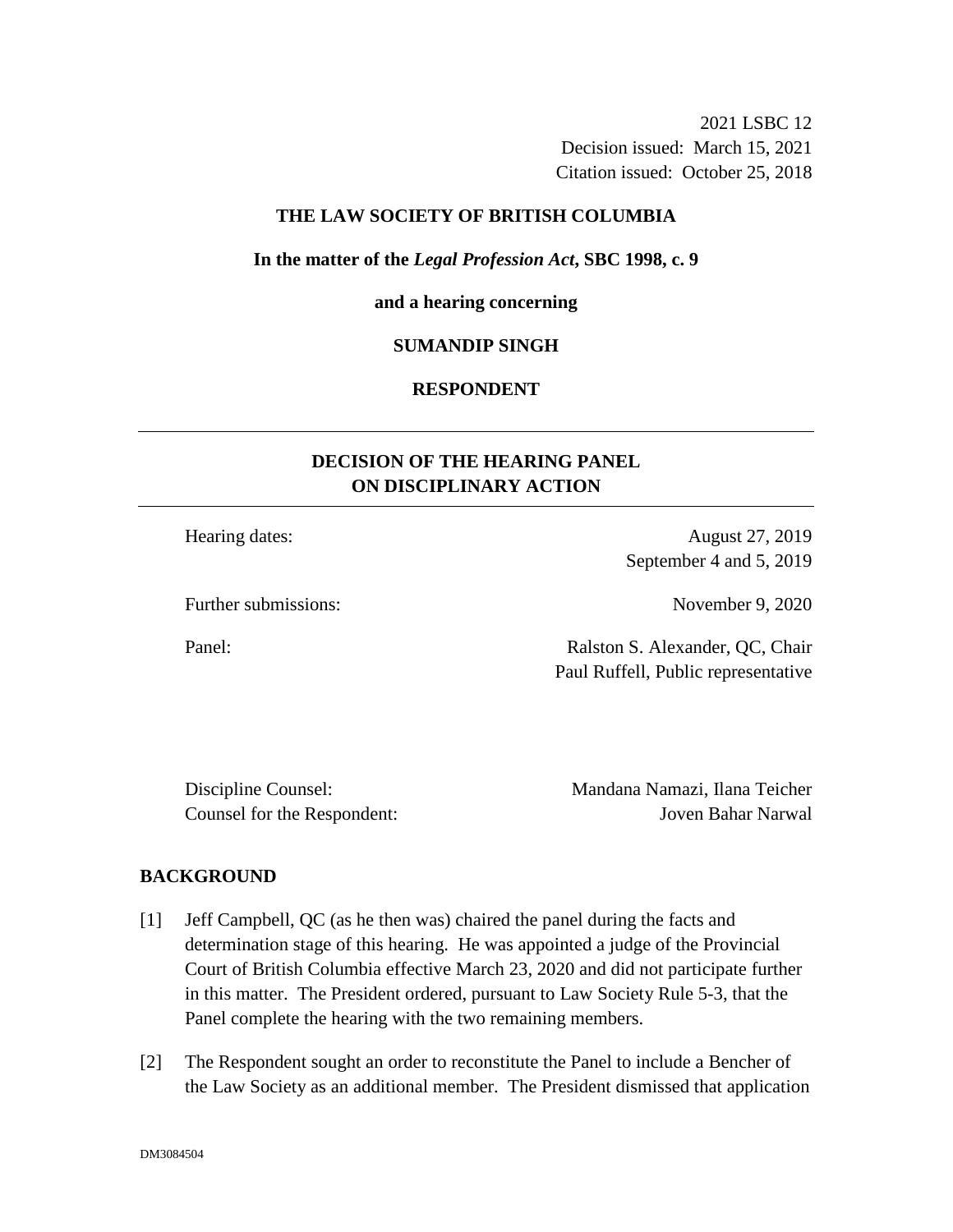and confirmed his earlier decision that the remaining members of the Panel conclude this matter [*Law Society of BC v. Singh*, 2020 LSBC 25].

- [3] In our decision on Facts and Determination issued January 8, 2020 [2020 LSBC 01], we found that the Respondent had committed professional misconduct in an array of matters described in the five allegations of the Citation, comprising in total more than 40 events of professional misconduct.
- [4] The specific incidents of misconduct are described in detail in our decision on Facts and Determination, but in general terms the misconduct can be described under the five broad headings of the Citation as follows:
	- (a) facilitating in a variety of methods the unauthorized practice of law by Gerhard Albertus Pyper, a recently disbarred lawyer;
	- (b) misconduct in communications and submissions with respect to members of the public, other lawyers and the courts/tribunals;
	- (c) misconduct by improperly commissioning documents for use in court proceedings and Land Title Office matters;
	- (d) misconduct demonstrated by the provision of legal services to clients that failed to meet the quality of service required by members of the legal profession; and
	- (e) misconduct in his dealings with the Law Society during the course of the investigation.

## **POSITION OF THE LAW SOCIETY**

- [5] The Law Society made a comprehensive submission emphasizing the impact of the misconduct in the context of the *Ogilvie* factors [*Law Society of BC v. Ogilvie*, 1999 LSBC 17] and seeking a suspension of the Respondent for a period of 18 months.
- [6] The Law Society noted that the Panel should seek a "global" sanction for the array of delicts, rather than seeking to attribute separate penalties for the separate offences. We have adopted that approach in our determination of an appropriate disciplinary action and will elaborate on the concept later in these reasons.
- [7] The Law Society also noted that the misconduct is broad in nature and wide ranging, that there are many individual instances of misconduct, and that the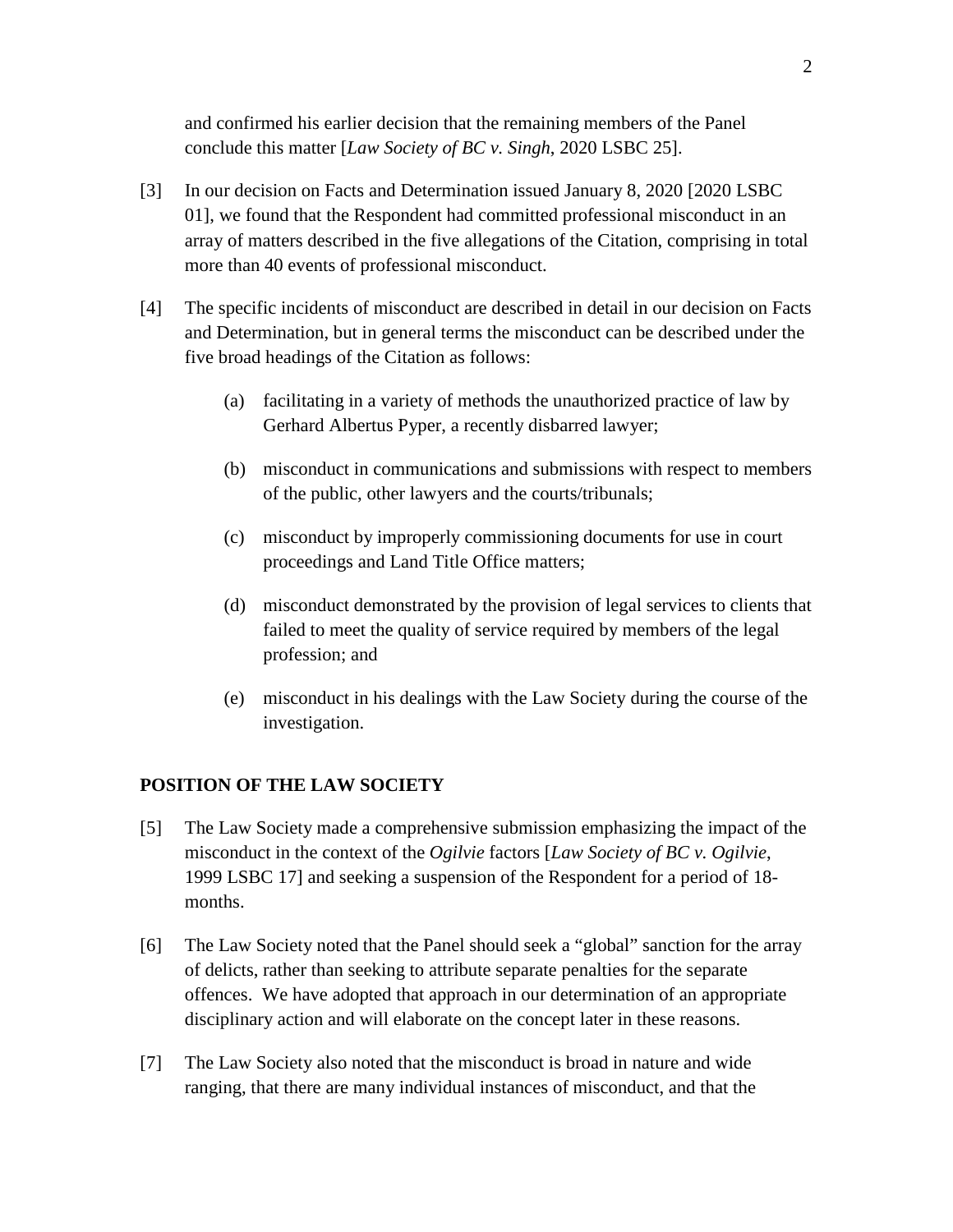misconduct occurred over a relatively long period of time. We intend to identify many of the individual incidents of misconduct as we detail our analysis because the circumstances of this Citation are nearly without precedent in the reported history of Law Society discipline decisions.

- [8] The Law Society sought to draw parallels to penalties administered for similar misconduct in prior discipline decisions. This effort could not be entirely helpful to the Panel because, as just noted, the circumstances of this Citation are virtually without parallel in the reported jurisprudence of the Law Society. That is not to say that we did not get help from past disciplinary action decisions. What we learned from past decisions is that the misbehaviour demonstrated on just one of the allegations of the citation, when viewed in the context of past discipline decisions, will justify the disciplinary action suggested and argued for by the Law Society. It has been important for the Panel, in our deliberations on this disciplinary action phase of the hearing, to remember and remind ourselves that the multiplicity of misconduct must be factored into the global sanction settled upon.
- [9] An example of this syndrome is the range of cases referenced by the Law Society in respect of the facilitation of unauthorized practice. The circumstances surrounding this allegation of the Citation are stark. Over a period of several years, with no apparent justification or motive, the Respondent allowed a notorious disbarred lawyer to have free access to the offices, staff and equipment of the Respondent with full knowledge that the disbarred lawyer was practising law, rendering accounts to unsuspecting clients, and generally carrying on the misbehaviour that led to the disbarment of the lawyer in the first place.
- [10] For behaviour no more egregious than that before us for disciplinary action, lawyers were variously suspended for periods of from four to twenty months. See *Law Society of Upper Canada v. Puskas*, (2013 ONLSHP 127) 20-month suspension; *Law Society of Upper Canada v. Khan*, (2017 ONLSTH 83), 12-month suspension; *Law Society of Upper Canada v. Seif*, (2018 ONLSTH 8) six-month suspension.
- [11] In respect of the failure to practise with civility, we are pointed to cases where the Law Society notes that none of the cases are as aggravated as the behaviour of the Respondent in this case. The Respondent was involved in a lengthy litigation involving Worksafe BC and several clients over a somewhat protracted period of time. In the course of his communications with government ministries involved with Worksafe BC, the Respondent made comments suggesting that Worksafe BC was guilty of discrimination to an "astounding" extent, that the internal review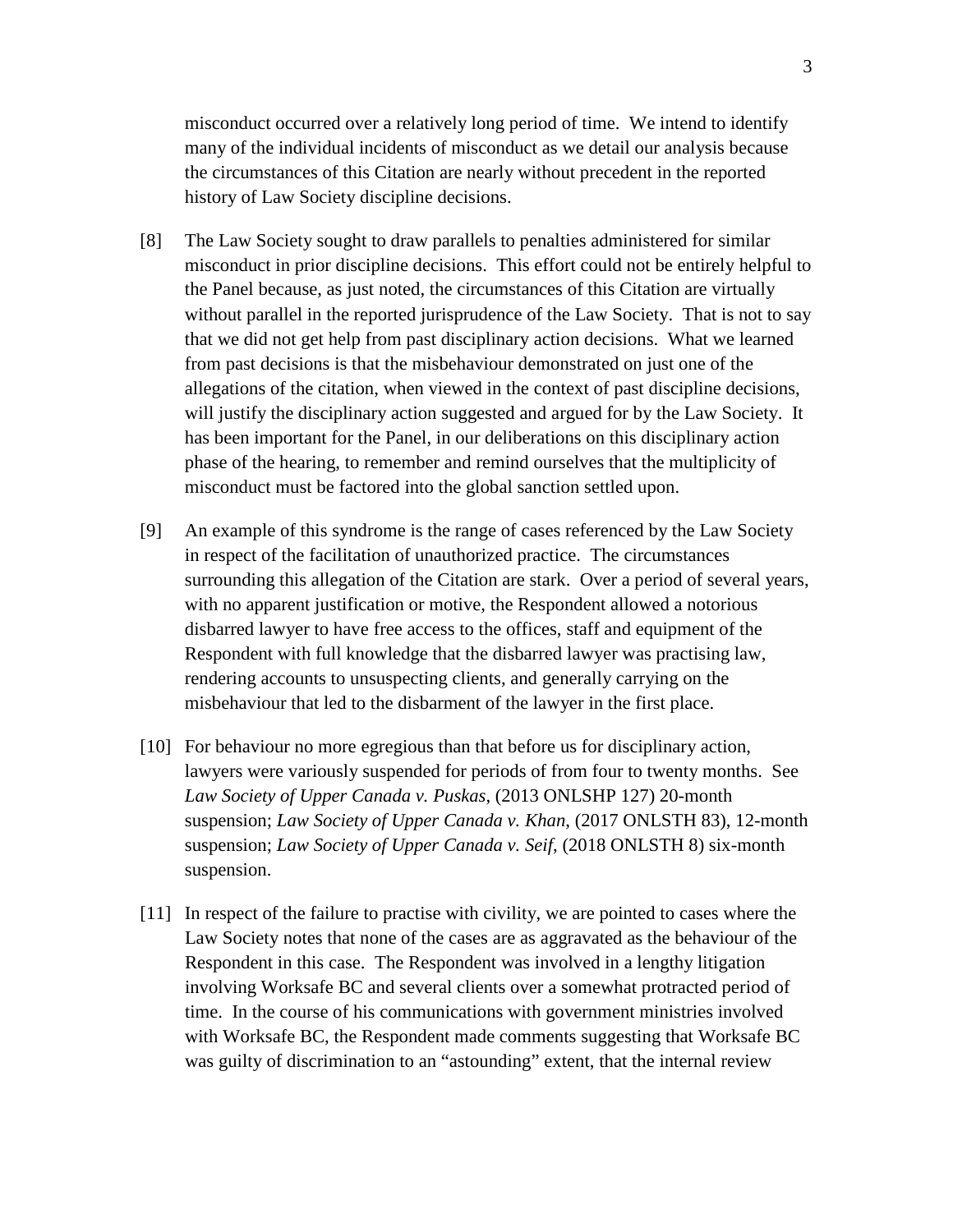process at Worksafe BC is "to say the least," corrupt, and that officers are tampering with evidence just to dismiss review applications.

- [12] The Respondent mounted personal attacks against counsel working for Worksafe BC, writing in pleadings and communications things like "Counsel (by name) for Worksafe BC then obviously decides to hide the truth from the Court," and "Counsel (by name) then carried on misleading the Court."
- [13] In a letter to counsel for Worksafe BC, the Respondent wrote "... we trust you had the opportunity to reflect on your disgraceful conduct" and "your conduct and the level of corruption in the ranks of Worksafe BC has reached levels of unacceptable proportions." We have repeated here just a very small number of the multiple examples of entirely inappropriate communications delivered and adopted by the Respondent. A more fulsome array of the offending communications is replicated in the Citation where those comments are more extensively reported. The degree to which the Respondent is guilty of uncivil communications is both astounding and inexcusable. The circumstances of this allegation by itself will justify a very serious penalty. These instances are not isolated and occurred over a very long span of time.
- [14] The seriousness of this misbehaviour is exacerbated by the fact that the counsel that were targeted by the very serious groundless allegations tried to encourage the Respondent to a more appropriate and measured approach to his interactions. The Respondent was cautioned by senior counsel that he was misbehaving and that he should moderate the level of the rhetoric and invective directed to Government institutions and their counsel. The Respondent paid no attention to the advice and his personal attacks continued without noticeable abatement.
- [15] We were not provided with any case authority directly on point, but the sheer volume of the offensive communications demonstrated in the Citation encourages the Panel to review this allegation in the most serious terms. We note the serious impact that these communications will have on the recipients, and we are also troubled that the Respondent offered no reasonable explanation for the protracted and entirely inappropriate delivery of the offensive communications.
- [16] The Panel was directed to several instances where discipline outcomes have followed the abuse of the obligation to properly commission affidavits for use in court proceedings. The facts of this case are another example of a series of very serious misbehaviours. While representing a client in a family matter, the Respondent filed affidavits that had been signed by his client and provided to the Respondent. The affidavits were not signed in the presence of the Respondent, and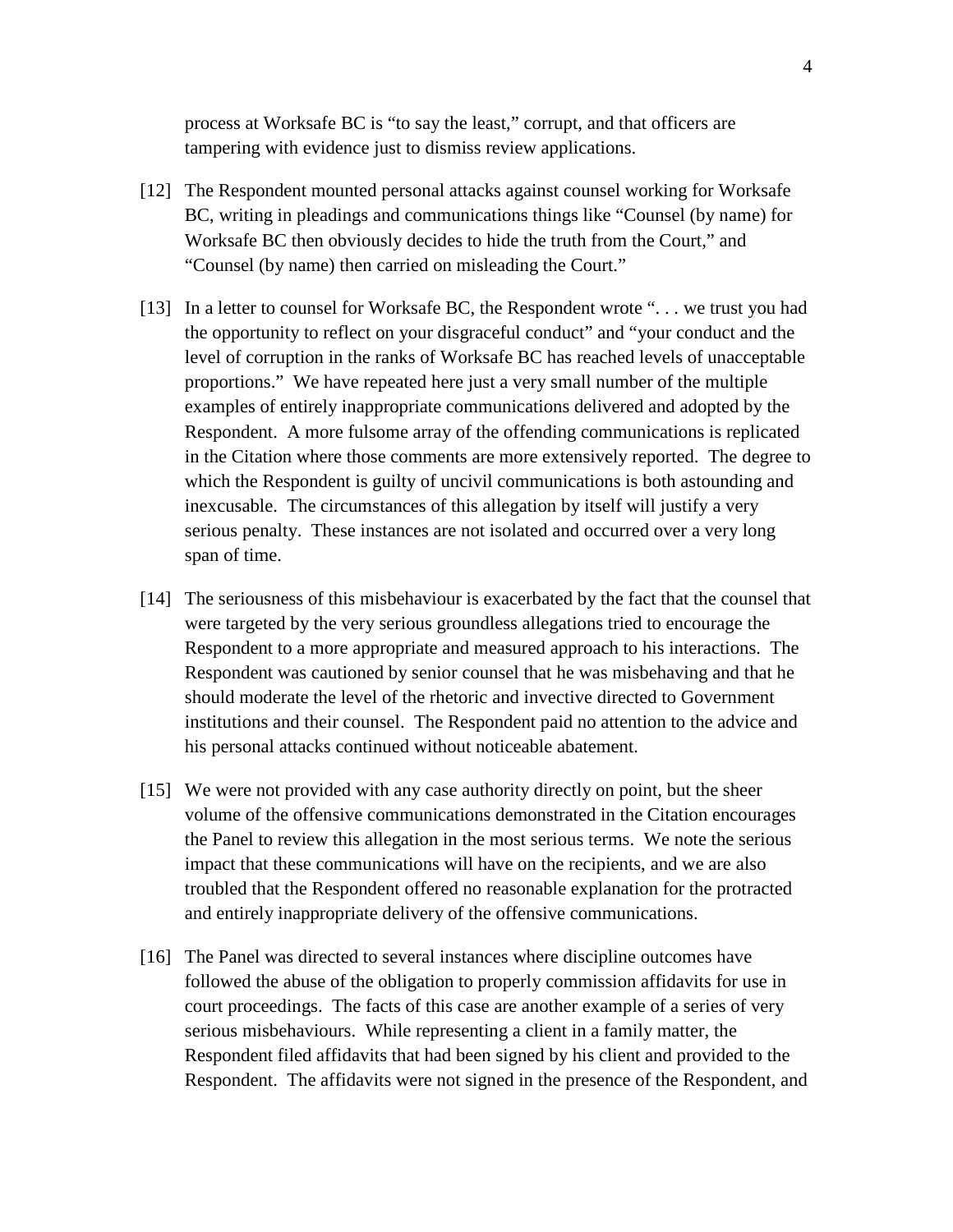no oath was administered in respect of the signature on the affidavit of the client. The unsworn affidavit was then filed in the court proceeding and relied upon.

- [17] In a real estate transaction involving the same client, a Form A Transfer of Land was signed by the client and "commissioned" by the Respondent. That is to say that the Respondent signed the Transfer as an "Officer" under the provisions of the *Land Title Act*, which requires the Officer to be present in person at the time that the document is signed. By witnessing the document, the Officer (in this case, the Respondent) is verifying that he was present when the document was signed and that the identity of the party signing the Transfer has been verified. Neither of these requirements was satisfied in this instance, and the Transfer was filed in the Land Title System and processed as if it had been properly executed.
- [18] No cases were provided that approached or matched the level of misbehaviour demonstrated in the situation of this client and these filings.
- [19] The cases to which we were directed in respect of the failure of the Respondent to provide the requisite level of service are not entirely helpful because, in the circumstances of this Citation, the Respondent was essentially acting as surrogate counsel for the disbarred lawyer actually directing the file activity. The fact that the Respondent participated in this charade made things that much worse for the client whose case was tragically mishandled in the result.
- [20] The Respondent appeared in a court proceeding because he was the only legally trained individual who had the Law Society standing that permitted him to be in court. The background work, such as it was, was being attended to by the disbarred lawyer. The Respondent appeared in court for the client with essentially no knowledge of the circumstances of the case, with virtually no instructions and with no ability to assist the client in the outcome. Predictably, bad things happened.
- [21] The misbehaviour in this allegation of the Citation includes the element of dishonesty in appearing on the matter as if he were the actual counsel of record while knowing nothing about the circumstances of the file. This behaviour and its very serious consequences to the client are the inevitable result of the enabling behaviour identified in allegation 1 of the Citation regarding the facilitation of the unauthorized practice of law.
- [22] The cases cited in support of the disciplinary action sought for failing to provide an appropriate level of service range from several months' suspension to disbarment. The circumstances of this misconduct are clearly at the more serious end of the range of penalties, and the Law Society notes that an 18-month suspension can be justified on the circumstances of this misconduct standing alone.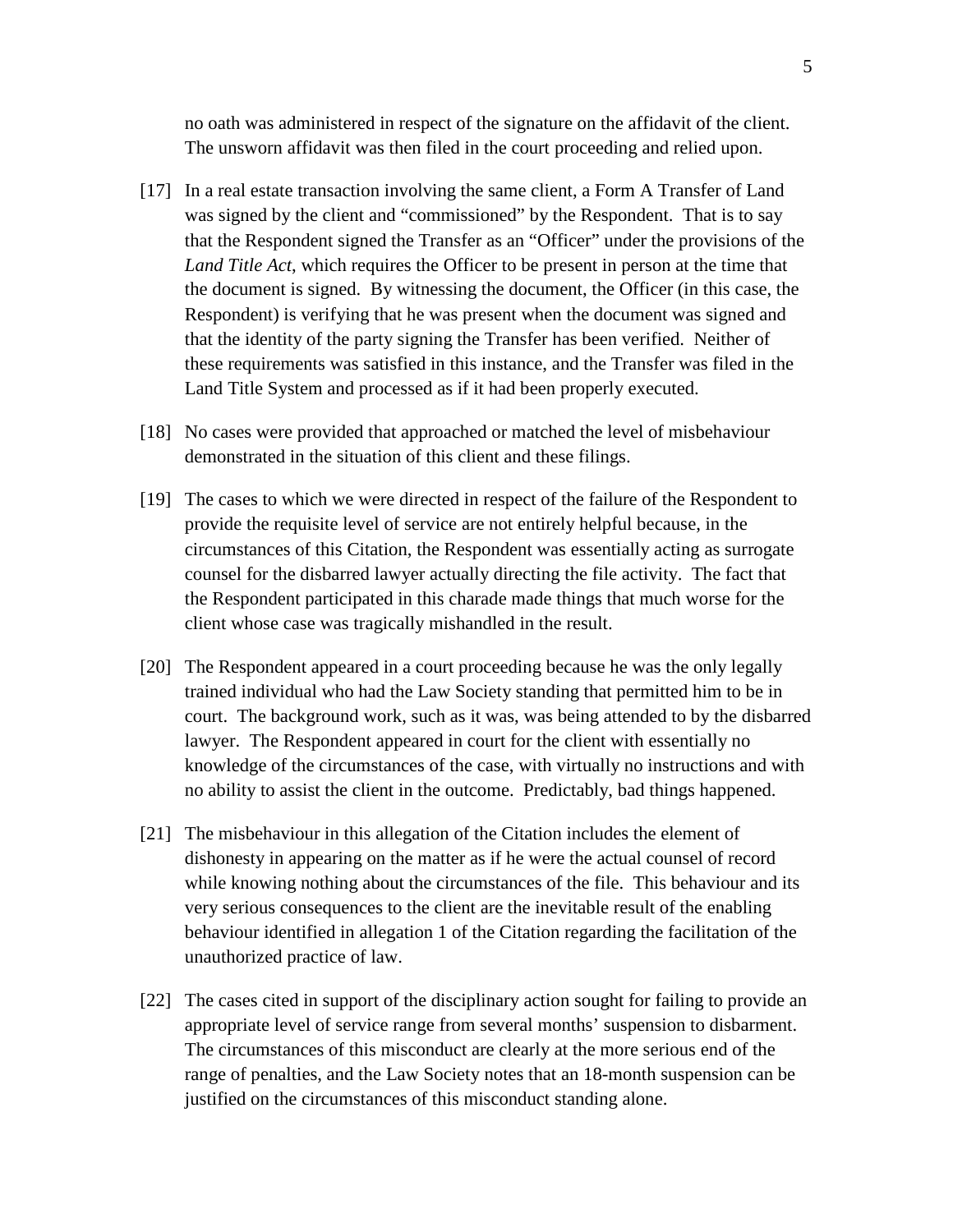- [23] Cases cited in support of an appropriate disciplinary action for the routine and unrelenting misleading of the Law Society, while helpful, do not fully respond to the circumstances of this allegation of the Citation. In many ways, the Panel views these circumstances as the most egregious in a very long list of egregious behaviour. The blatant lying to the Law Society, over a very long period of time while the investigation was ongoing, is without precedent in reported decisions. This behaviour demands condemnation in the most serious of language because it goes to the heart of the ability of the Law Society to provide effective regulation of the lawyers for which it is responsible.
- [24] The Law Society notes again that, on this allegation alone, the proven misbehaviour warrants a suspension of at least 18 months and, were it not for some identified mitigating factors, a more aggressive penalty would have been identified as appropriate.

# **POSITION OF THE RESPONDENT**

- [25] The Respondent provided a novel suggestion for the Panel's consideration. He suggested that he be permitted to continue practice under the strict supervision of an approved supervisor and that, if that supervisor noted any misconduct on the part of the Respondent while under supervision, then a predetermined period of suspension from practice would be engaged. In addition to the period of supervised practice, the Respondent would pay a sizable fine, do community service and undertake 50 hours of CPD credits. In addition, the Respondent was to provide an undertaking to undergo treatment and continuing monitoring of his mental health.
- [26] The Respondent argued that this outcome would meet the primary objective of the discipline process, which is to protect the public interest in the administration of justice while at the same time meeting the second objective of the process, which is to provide an opportunity for the Respondent to be rehabilitated. He also argued that this outcome would provide the necessary component of specific and general deterrence. The Respondent also argues that we must take the mental health of the Respondent into consideration.
- [27] We note here that, in the lead up to the Disciplinary Action phase of this hearing, there were various suggestions and applications advanced with a view to having a medical professional provide evidence on the state of the Respondent's mental health. The Panel demonstrated some flexibility in terms of the formal requirements for permitting expert evidence to be submitted on this issue and provided some extensions of previously imposed deadlines. At the end of the day, no medical evidence was provided, and while we make no inference from that lack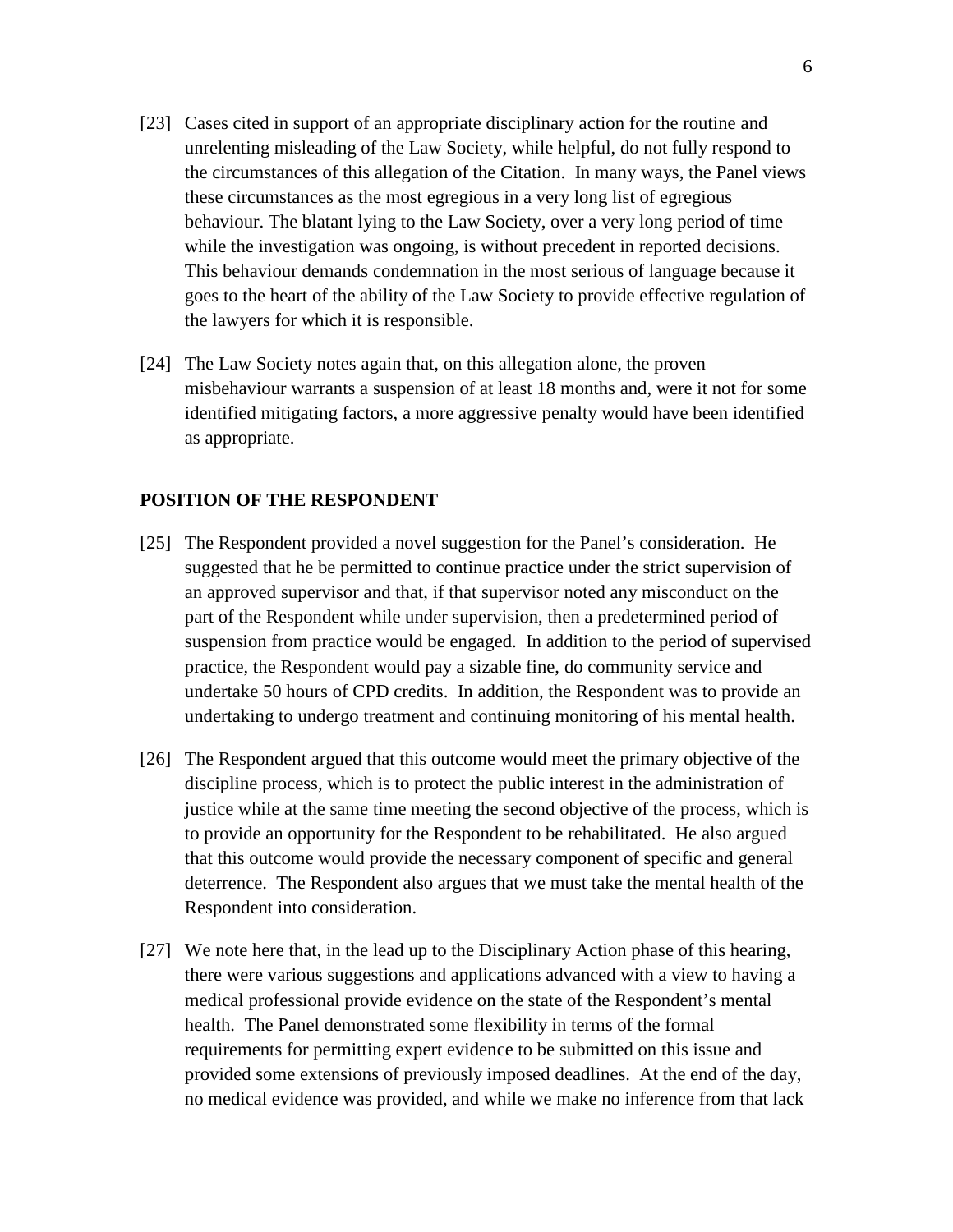of evidence or the fact that we might have had some assistance in that regard from expert witnesses, we do not factor the Respondent's mental health into this decision as we have no evidence one way or the other on that issue.

- [28] The Respondent argued that the maintenance of confidence by the public in the legal profession and the need for rehabilitation can be equally compelling factors informing a discipline outcome when the two factors are not in conflict. It is our view that, in the multiple instances of misconduct described in this case, the rehabilitation of the Respondent will be of secondary importance until the outcome appropriately demonstrates that the public interest has been recognized and protected.
- [29] The Respondent argues for a disciplinary action that recognizes a principle he calls "Totality". We believe that the "totality" principle is captured in our previously mentioned approach to disciplinary action described as a "global penalty" for all events of misconduct. We have adopted this approach. In doing so we are mindful of the admonition embodied in the Totality principle that the cumulative sentence (from the criminal law context; in our situation read "suspension") does not exceed the overall culpability of the offender.
- [30] The Respondent suggests that the criminal law sentencing principle of "Restraint" should be in the mind of this Panel when determining the appropriate suspension. Generally, the principle mandates a lesser penalty for first offenders and suggests that the need for general deterrence can be moderated in some circumstances. The Respondent brings this criminal law concept to the Panel by analogizing to the Law Society principle of progressive discipline. That principle argues for a more serious outcome for second or third-time offenders than would be the case for the first-time offender.
- [31] The Respondent acknowledged that it was the role of the Panel to determine and set an appropriate disciplinary action for the identified misconduct. It is the role of the Panel to consider the application of the *Ogilvie* factors and determine the appropriate discipline outcome. The Respondent provided references to previous discipline decisions as a guideline for the Panel. Generally, we found the references cited for each of the areas of misconduct under consideration here to be at the lower end of the penalty outcomes for those offences. The Respondent did acknowledge that there were few cases of similar facts in the Law Society experience.
- [32] The Respondent referred the Panel to the criminal law principle in *Kienapple*, which provides that an offender is not to be charged with multiple offences from the same facts. We do not see any application of this principle to the facts of this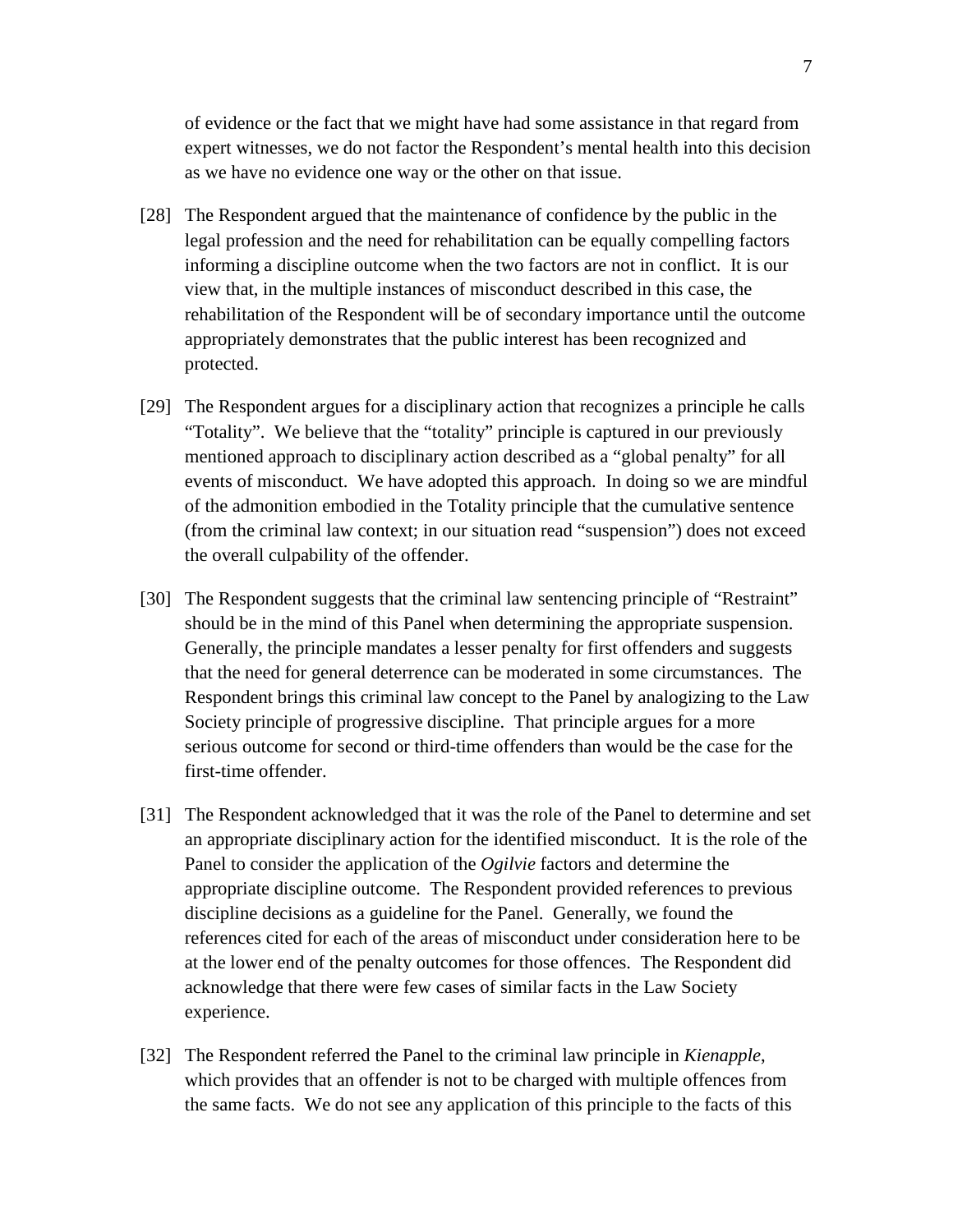case as each of the events of misconduct spring from discrete facts that are described in our decision on Facts and Determination. There is no instance in this case where any one of the multiple allegations in the citation rely on the same or nearly identical facts. We also express a general caution that criminal law principles should be imported to Law Society discipline matters with considerable care.

### **DISCUSSION**

- [33] Recent Law Society decisions encourage a more efficient application of the oft cited *Ogilvie* factors. In their historical presentation, the *Ogilvie* factors were the following.
	- (a) the nature and gravity of the conduct proven;
	- (b) the age and experience of the respondent;
	- (c) the previous character of the respondent, including details of prior discipline;
	- (d) the impact upon the victim;
	- (e) the advantage gained or to be gained by the respondent;
	- (f) the number of times the offending conduct occurred;
	- (g) whether the respondent has acknowledged the misconduct and taken steps to disclose and redress the wrong and the presence or absence of other mitigating circumstances;
	- (h) the possibility of remediating or rehabilitating the respondent;
	- (i) the impact on the respondent of criminal or other sanctions or penalties;
	- (j) the impact of the proposed penalty on the respondent;
	- (k) the need for specific and general deterrence;
	- (l) the need to ensure the public confidence in the integrity of the profession; and
	- (m) the range of penalties imposed in similar cases.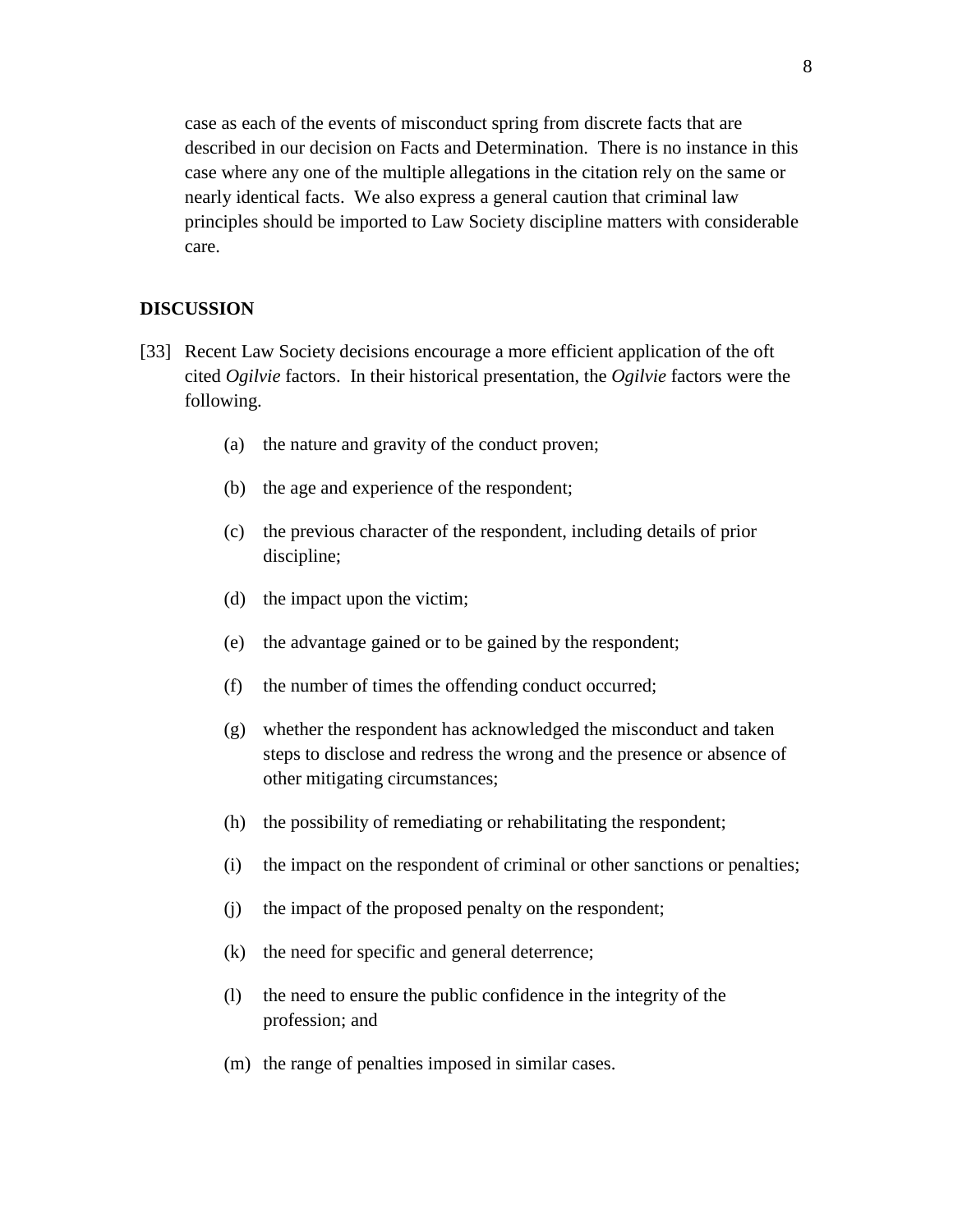[34] We will not adopt the truncated treatment of the *Ogilvie* factors in our analysis because to do so could suggest that this misconduct is not of the extraordinarily serious nature that we have determined it to be. We will speak to most but not all of the factors.

### **The nature and gravity of the conduct proven**

- [35] As we have noted, this case involves a most extraordinary confluence of misconduct. There are five separate instances of proven misconduct and most of the separate instances have several layers of misconduct within them.
- [36] The facilitation of the unauthorized practice of a disbarred lawyer over a long period of time (in excess of two years) is very serious misconduct. These events impacted clients in an extremely negative way and involved instances of lack of judgment, integrity and fundamental honesty. The courts of our Province were compromised as a result.
- [37] The lengthy and openly aggressive instances of incivility to other members of the bar and to the institutions of government is very serious. We noted above the impact these entirely inappropriate communications would have on the recipients. The entirely baseless nature of the allegations would only serve to exacerbate the already significant attack felt by those lawyers and civil servants. These events engage instances of dishonesty, lack of respect for the profession and a foundational lack of integrity.
- [38] We noted above our view of the very serious nature of the abuse of the courts and the Land Title system by the non-commissioning of affidavit materials intended for the courts and participants to rely upon. Similarly, the Respondent's unscrupulous commissioning of Land Title documents undermines the very integrity of the Land Title system.
- [39] The failure of a lawyer to provide professional services to a level expected of members of the profession has wide ranging consequences. It obviously has a direct impact on the affected client, but that is just the beginning of the spread of consequences. In this case, the court system was impacted as was the reputation of the legal profession as a whole. The client impacted by this misbehaviour was required at the end of the day to get her answers from her elected MLA. It is difficult to imagine a more visible public exposure of the professional misconduct.
- [40] On the fifth allegation of the Citation, the interaction of the Respondent with the Law Society is examined. The Respondent engaged in a lengthy and deliberate scheme of misinformation by perpetrating a renewable series of lies in the face of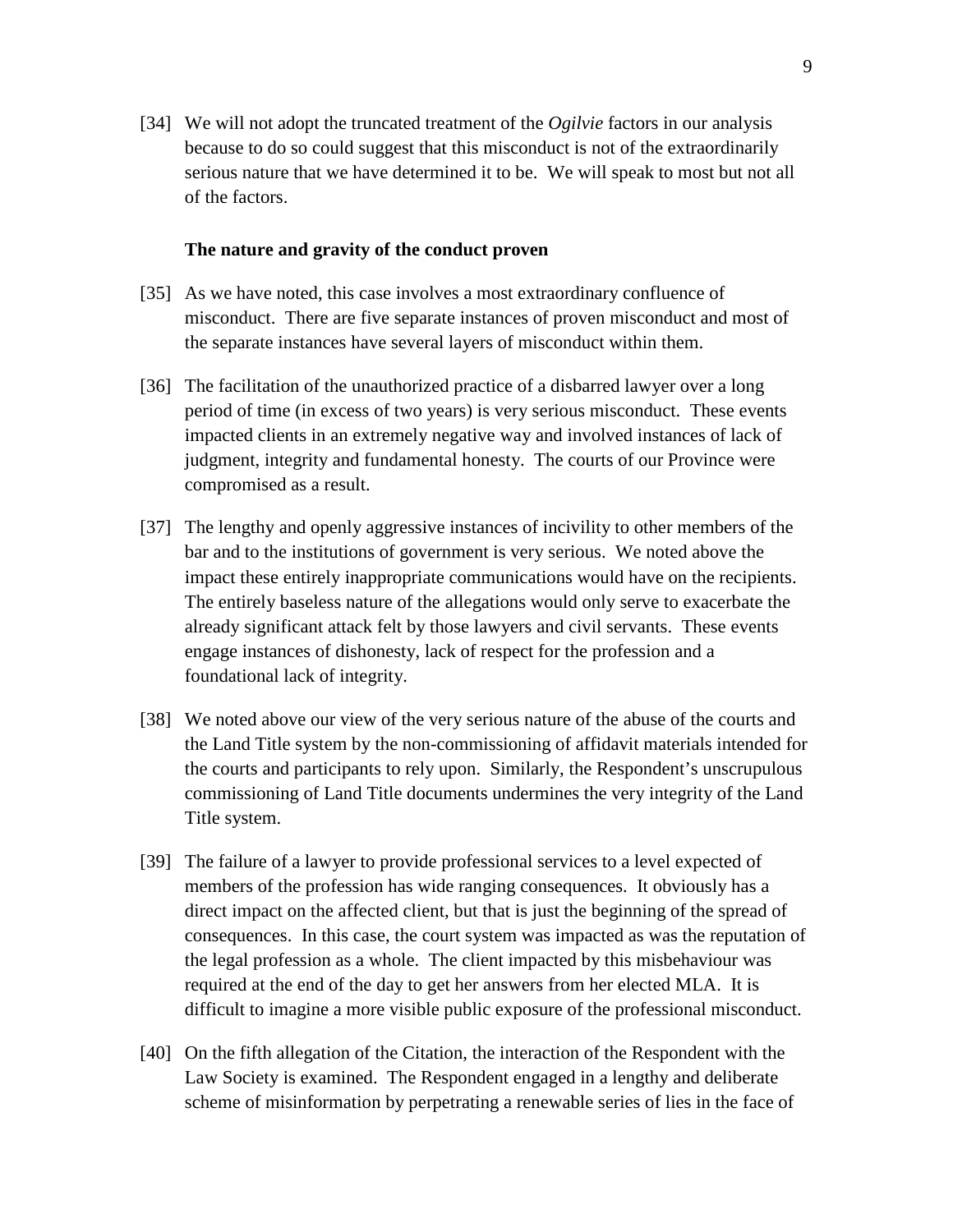ever intense confrontation from his professional regulator. This systematic obfuscation endured over a very long period of time, 26 months in all. A clearer case of abject disrespect for the authority of the Law Society to regulate its members is difficult to imagine. We must condemn this attitude in the clearest possible terms.

[41] It is clear from this very brief summary of lengthy and compounded incidents of misconduct that this is one of the most grave of the Ogilvie factors to be considered.

# **The age and experience of the respondent, his previous character and details of prior discipline**

[42] The Respondent has been a member of the British Columbia Bar since 2009. He is not new to the practice of law and was not when the offending behaviour began in 2015. There are no previous citations, but the conduct record of the Respondent includes two prior conduct reviews. One was in respect of a breach of undertaking in a real estate matter, and the second was in respect of a series of lawsuits found to be abusive of the court processes. In addition to the conduct reviews, the Professional Conduct Record of the Respondent describes a series of interactions with the Practice Standards Committee where various practice deficiencies are noted. We note the Professional Conduct Record may be a sufficient harbinger of the events of this citation to qualify as the missing first offence noted by counsel when urging the application of the Restraint principle upon the Panel. This Professional Conduct Record is an aggravating factor in the *Ogilvie* analysis.

#### **The character of the respondent**

- [43] The character of the Respondent is front and centre in establishing an appropriate response to the array of admitted misconduct. There are multiple instances throughout the narrative of this Citation where the character of the Respondent is demonstrated, and it consistently tilts in a negative direction.
- [44] The entire history of enabling the unauthorized practice of law by a disbarred lawyer is demonstrative of deficient character and a lack of foundational integrity. Day after day this disbarred lawyer showed up in the office of the Respondent to continue to do what he has been legitimately forbidden to do. The Respondent, for reasons that remain mysterious, welcomed this former lawyer to his offices, allowed use of his staff and permitted and facilitated client contact by doing so. This enabling conduct endured for many months.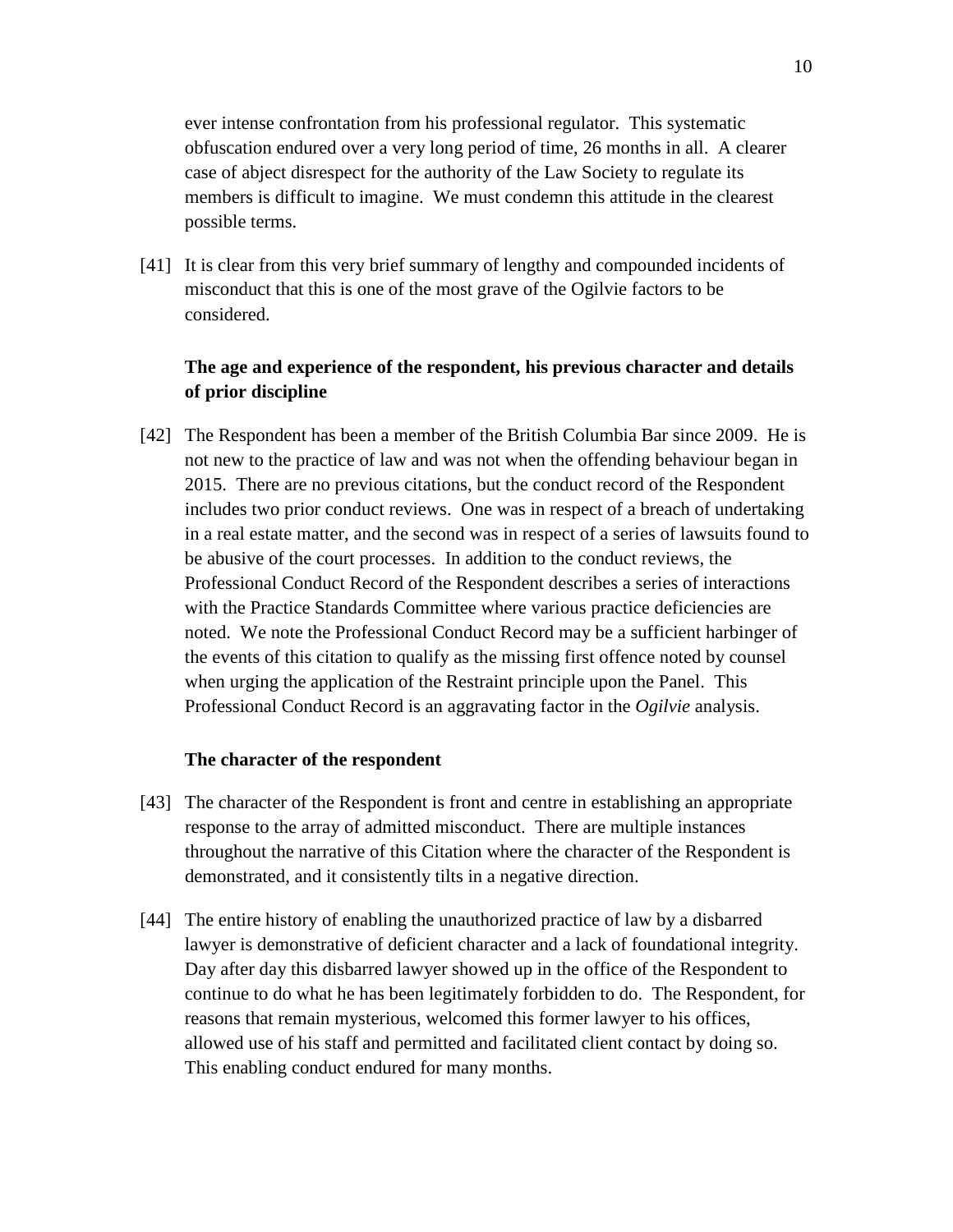[45] He denied any knowledge of this man's troubled status until the very end when the elaborate fabric of lies around all allegations on the citation was unravelling before him. Only then did he acknowledge the array of deceit and obfuscation that has been evident to investigators and Law Society staff for months. Dishonesty is characterized in most of the misconduct described in the citation. This demonstrated deficiency in fundamental honesty is a seriously negative *Ogilvie* characteristic.

### **The impact upon the victim**

- [46] There were numerous victims of the Respondent's misconduct, including several clients, opposing counsel and representatives of WorkSafe BC. Several of his clients were required to pay multiple adverse costs awards in addition to being found to be vexatious litigants with the adverse consequences that follow that determination.
- [47] We have noted the significant adverse outcome for the family law client where the Respondent appeared with no preparation, no instructions and no real idea what he was doing in the courtroom on that day. This client suffered serious consequences from this failed court attendance, and her mistreatment was made worse by having to embark on a lengthy struggle to learn what actually happened in the courtroom that day. She was ultimately required to engage her MLA to assist with that determination. This *Ogilvie* factor weighs heavily against the Respondent.

### **The number of times the offending conduct occurred**

- [48] As noted, it is apparent that the misconduct in respect of several of the allegations in the Citation occurred over a very long period of time. In particular, the facilitation of the unauthorized practice endured for more than two years. The uncivil behaviour in the documented exchanges was evidenced over a 16-month time frame. The inappropriate commissioning occurred in at least five documented events over a six-month span of time. The mistreatment of client CA was a saga of 19 months' duration, while the misleading behaviour directed to the Law Society endured for more than 26 months.
- [49] This latter misconduct was made worse by the fact that, throughout the entire exchange with the Law Society, the Respondent was confronted with specific and direct cautions that the Law Society was aware that he was lying in his responses and that he should stop and come clean before it all became unmanageable. The Respondent was resolute in his denials of the truth, and the inevitable collapse followed. These protracted time lines are a significant negative factor on the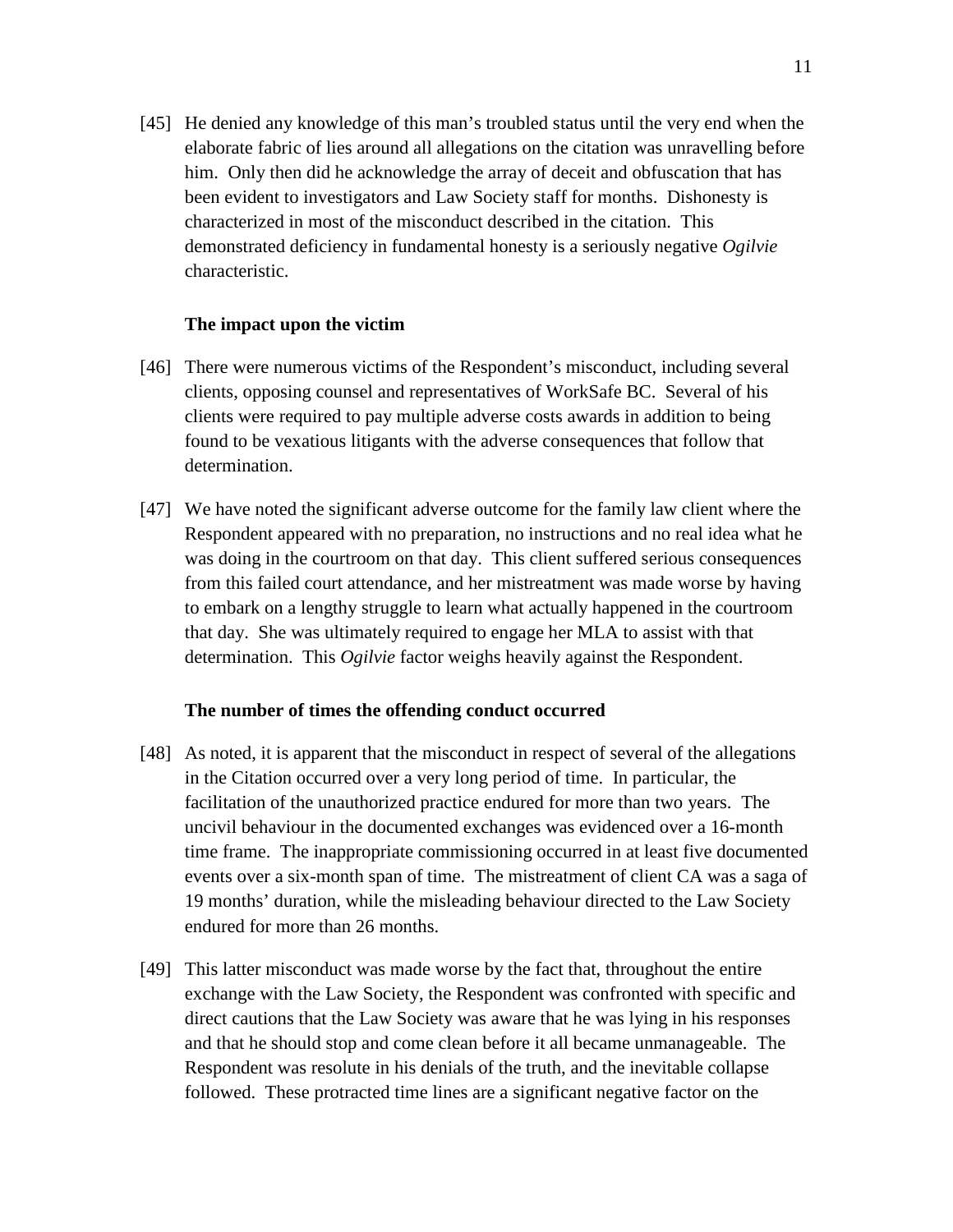*Ogilvie* continuum. In each case the Respondent abused the targets of his misbehaviour over a very lengthy period of time, while all the while knowing that he was acting improperly and continuing to do so despite that knowledge.

# **Whether the respondent has acknowledged the misconduct and taken steps to disclose and redress the wrong**

- [50] It is the view of this Panel that the Respondent did not acknowledge the misconduct until the full weight of his accumulation of misbehaviour became clear to him on the first day of a scheduled ten day hearing. In other words, he only acknowledged the misbehaviour when it became clear to him that there was no other option. In a last ditch effort to have an ameliorating impact on the final outcome, the Respondent acknowledged the array of inappropriate behaviour and sought leniency in the result.
- [51] The Review Board in the matter of *Law Society of BC v. Lessing*, 2013 LSBC 29, had an appropriate take on the timing of an acknowledgement of misconduct at para. 110:

… If a lawyer who is under a citation admits the citation, this is a mitigating factor. However, the sooner the admission is made in the process, the more important the admission becomes. The Respondent has only made this specific admission at the last minute. Its effect as a mitigating factor is therefore very limited.

- [52] It is our view that the Respondent gets no mitigation credit from the last minute admission of responsibility. The Law Society was required to marshal its case in full and was present on the first scheduled day of the hearing ready to proceed. All preparation work for a ten day hearing had been done. Witnesses had been subpoenaed and some were standing by to give evidence on the first day of the hearing. The Law Society argues that over the lengthy preparation phase of the case following the issue of the Citation, the Respondent lied repeatedly to the Law Society in respect of various matters that made up the substance of the case of the Law Society as detailed in the Citation. The acknowledgement of responsibility in this case at the twelfth hour, is at best a neutral factor.
- [53] Similarly, there is no evidence before the Panel that the Respondent did anything to redress the wrongs he perpetrated. The victims of the Respondent's misconduct remain unaware of any remorse or regret suffered by the Respondent.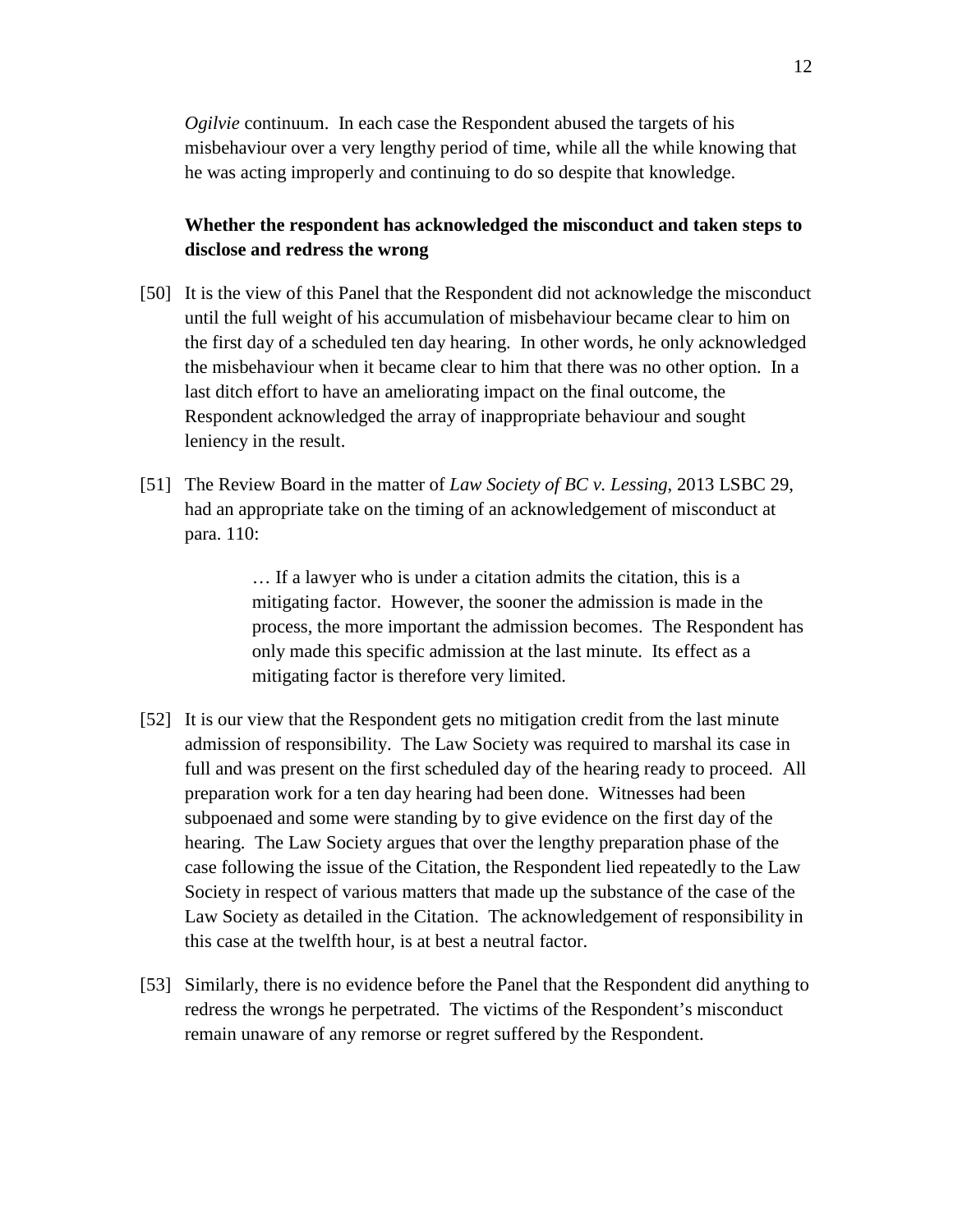### **The possibility of remediating or rehabilitating the respondent**

[54] Counsel for the Respondent stressed this factor in disciplinary action and the need for the Panel to accord it equal weight with the protection of the public interest in the administration of justice. We noted earlier our inability to accede to that request. In the second conduct review of the Respondent that was reported on July 31, 2018, less than three months before the citation in this matter was issued, the Conduct Review Subcommittee noted the following, after providing a summary of its findings and recommended outcome:

> The Subcommittee was also concerned that he acknowledged his failings in order to avoid further steps in this matter. We are concerned that he has not really appreciated his wrongdoing and will encounter further and other problems in the future.

- [55] The prospect of "further and other problems" turned out to be prophetic. Though the events giving rise to this Citation had long preceded the conduct review, it is clear that the advice provided to the Respondent in that proceeding did not have a helpful impact on his reaction to his next encounter with the Law Society. We have some doubts about the likelihood of rehabilitation of this Respondent, in part impacted by the prescient comments in the report of the Conduct Review Subcommittee.
- [56] It is the case that, since the issue of this Citation, the Respondent has continued to practise with no reported incidents to the Law Society. The Law Society argued in the Disciplinary Action component of this hearing that we can take that fact as a mitigating factor in assessing necessary disciplinary action. Like the Conduct Review Subcommittee, we are concerned that the attitude of the Respondent only changed from unconditional denial to acknowledgement of wrongdoing when faced with an overwhelming certainty of an unpleasant outcome. This is not the attitude of someone looking to make a wholesale reformation of their life and practice.
- [57] In any event it is the view of the Panel that the need to preserve the public confidence in our discipline process in these essentially unprecedented circumstances trumps the Respondent's wish for a supervised transition back to practice while becoming rehabilitated in that process.

### **The impact of the proposed penalty on the respondent**

[58] The impact of this decision will have a far reaching and significantly negative impact on the Respondent. The impact will likely be more significant because he is a sole practitioner. There is authority in the Law Society jurisprudence that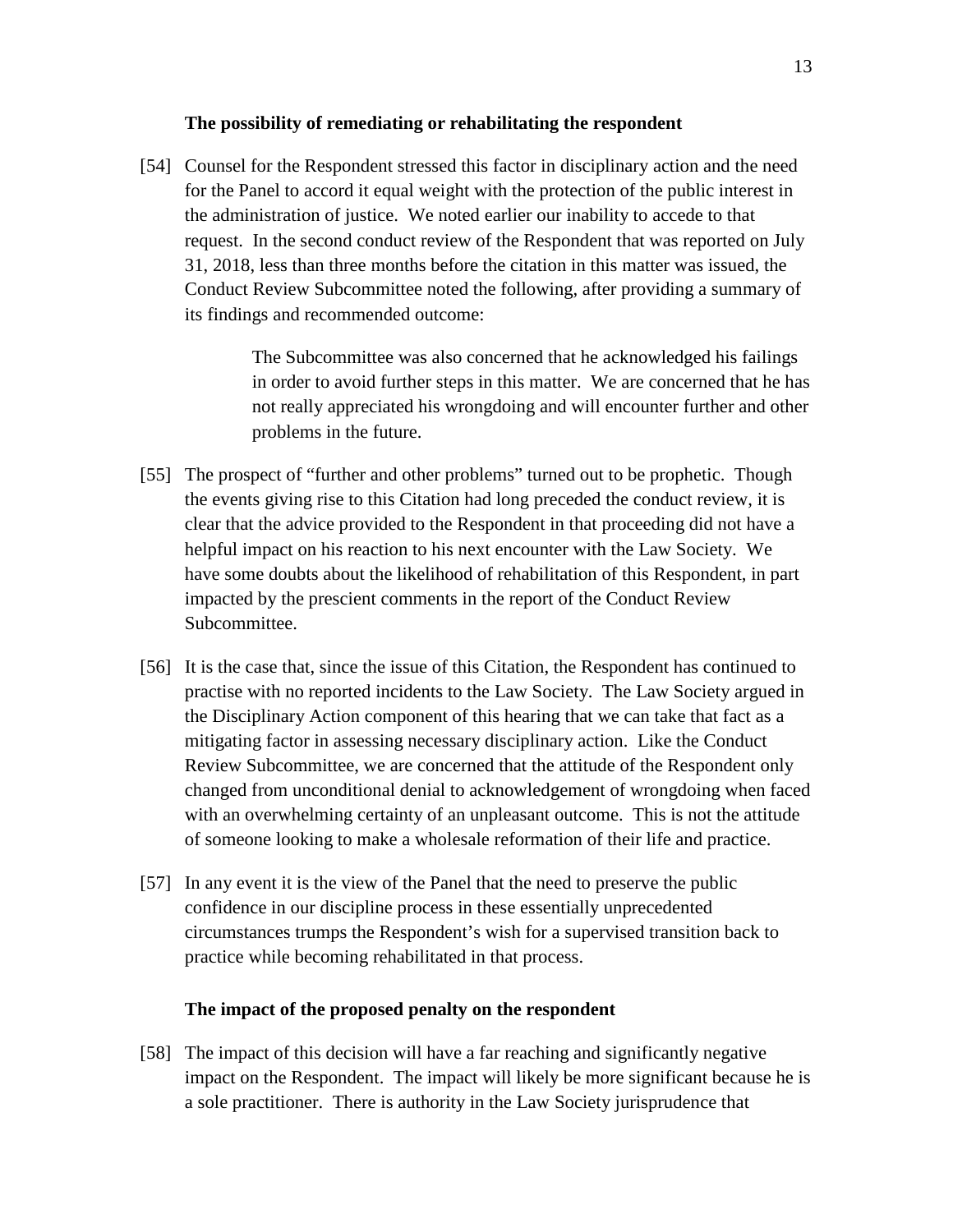suggests that, while the impact of a suspension on a sole practitioner can be more significant than it is on others, that is not a factor to be taken into account in the disciplinary action phase of a hearing. [*Law Society of BC v. McCandless*, 2003 LSBC 44; *Law Society of BC v. Buchan*, 2020 LSBC 07] The argument essentially provides that a lawyer should receive an appropriate disciplinary action for misconduct, regardless of the configuration of the lawyer's office. The corollary argument is that a lawyer cannot argue for a more lenient outcome on the basis that because the lawyer is a sole practitioner, the consequences of any suspension will be more impactful.

#### **The need for general and specific deterrence**

- [59] This is an important *Ogilvie* factor for consideration. Given the wide scope of the admitted misconduct it is important that the disciplinary action imposed reflect the Panel's view of the extremely serious nature of the identified misconduct. We have attempted throughout these reasons to describe the serious and enduring nature of the admitted misconduct. It next falls to us to provide a disciplinary action outcome that accords with that view of the seriousness of the misconduct.
- [60] This characteristic is important for the Respondent's wellbeing going forward. It must be made clear to him that the broad scope of the misconduct is significantly beyond acceptable. There can be no room for misunderstanding should he find himself in the future in a situation where personal integrity is confronted. It is equally important that a message of general deterrence be published to the profession. There should be no room for a lawyer to consider a dark side course of action with a belief that the likely penalty will be manageable should events transpire negatively. Lawyers should look at this array of significant professional misconduct and note that the disciplinary action provided is appropriate and persuasive in its impact on encouraging good decisions going forward. We believe that the penalty proposed will have that impact.

#### **The need to ensure the public confidence in the integrity of the profession**

[61] This *Ogilvie* factor ranks at or near the top of important considerations and, in the circumstances of this Citation, more than is normally the case. As frequently noted in these reasons, there is a lengthy history of truly reprehensible professional misconduct. The misconduct is not nuanced or subtle. Accordingly, it will be well understood by the casual public reader and will also potentially be more widely circulated because of the nature and extent of the misconduct. With those characteristics in mind, it is the task of this disciplinary action outcome to clearly communicate the view of the Law Society that abuses of the public trust of this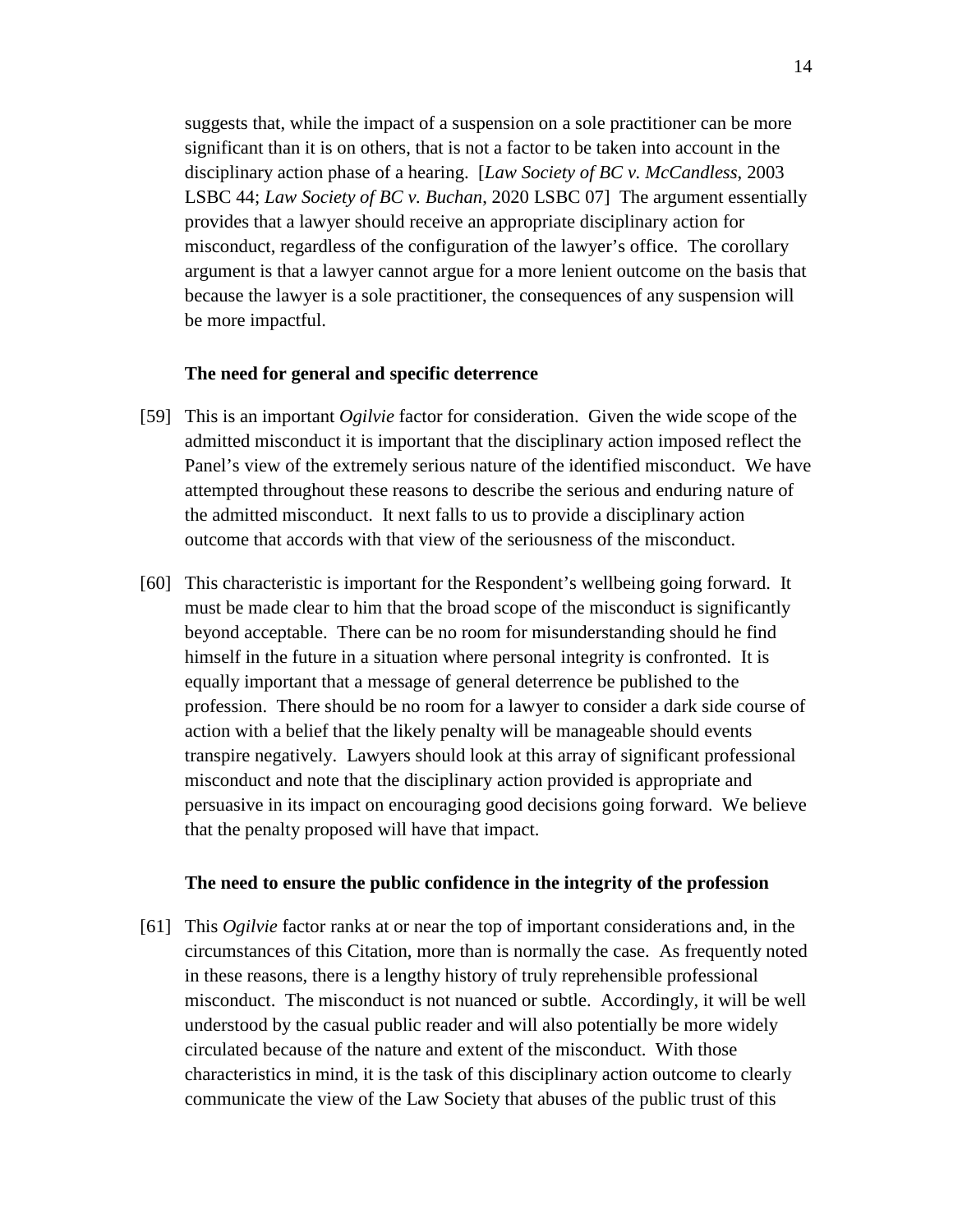nature by members of the legal profession will not be countenanced. We will identify the misconduct in the clearest possible terms and provide a penalty that cannot be misunderstood. It will only be in that way that the confidence of the public in the ability of the legal profession to self-regulate can be preserved. There is no alternative available in the extraordinary circumstances of this Citation.

### **The range of penalties in similar circumstances**

- [62] This *Ogilvie* factor has been discussed earlier in these reasons. We have considered an array of penalty outcomes in all instances for behaviour less significant than that demonstrated here. Counsel for the Respondent urges compliance with principles of "Totality" and "Restraint" while the Law Society suggests a "Global Penalty" to reflect the severity of the accumulated misdeeds.
- [63] We note parenthetically that the principles of Totality and the Global Penalty approach are related concepts, perhaps separated only by the source of the first by its genesis in the criminal law while the second springs from civil administrative tribunal jurisprudence.
- [64] The suggested approach from the Law Society provides a difficult conundrum for panels. We have in this citation wrestled with a number of incidents of admitted misconduct. There are more than the five numbers on the Citation because many of the allegations include numerous sub-descriptions of additional misconduct. The Law Society has indicated that in at least three of the allegations (and suballegations) similar behaviour has produced a penalty of at least 18 months suspension.
- [65] The application of the Totality principle, sometimes also known as the Global penalty approach, would lead us to adopt a penalty that is exactly equal to the most severe of only one of the five events of analogized misconduct. This seems to the Panel to be counter-intuitive.
- [66] It is acknowledged that the Global approach to a determination of the correct penalty in circumstances of multiple acts of misconduct, requires an assessment of the seriousness of the totality of the offences and specifically *not* the adding together of the appropriate penalty for each to produce a sum total. We agree that that approach could lead to mischief. For example, consider an appropriate penalty for a three-allegation citation where each allegation, considered separately, suggests an appropriate penalty of an 18 month suspension. The Global assessment approach, would not permit the addition of the three 18 month suspensions together to impose a penalty of a 54 month suspension.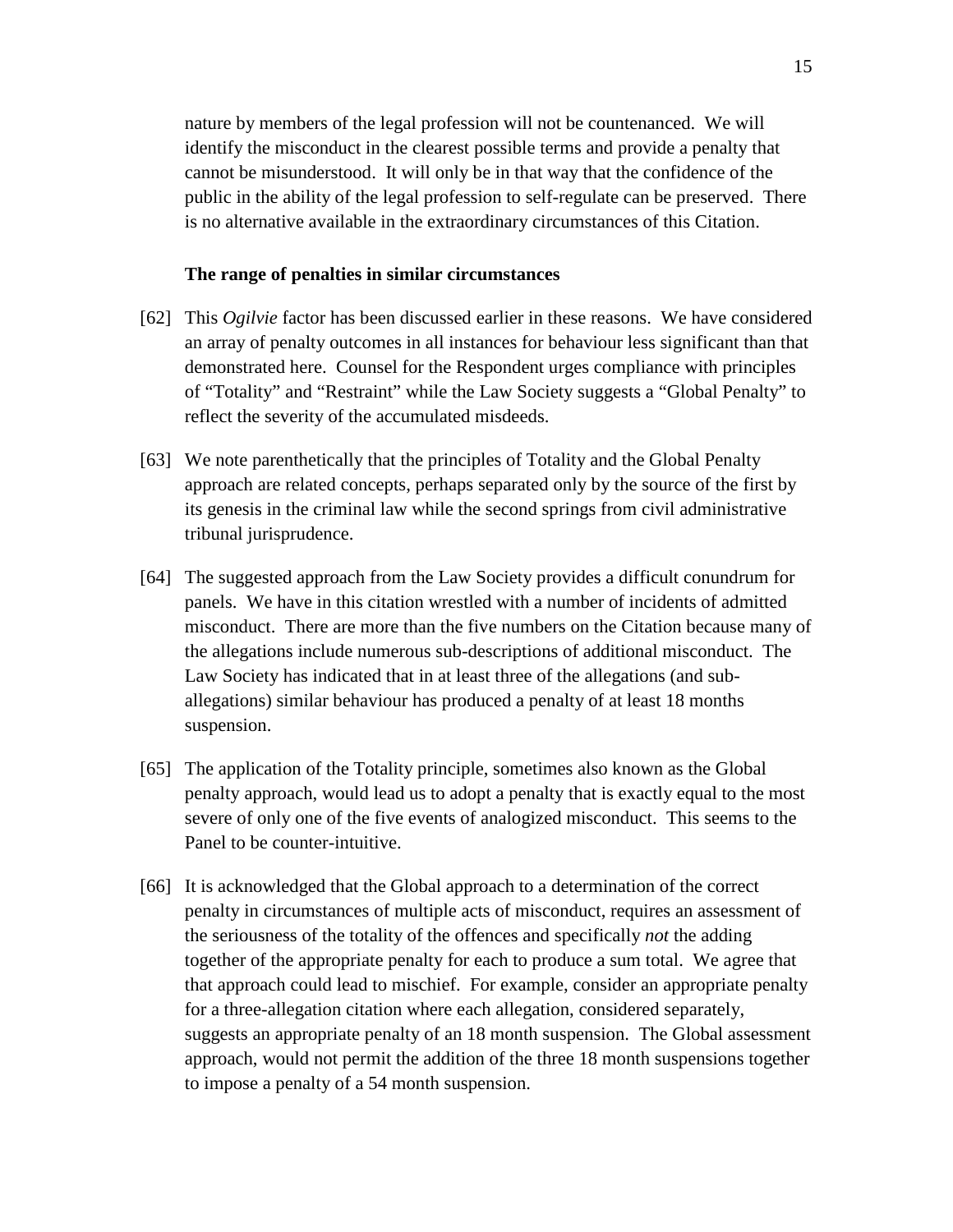- [67] However, it is difficult to imagine how a global 18-month suspension for those three separate events of misconduct, with each separately providing a justification for an 18-month suspension, is an appropriate outcome. Yet that is proposed here by the Law Society urging the application of the Global Penalty approach to this disciplinary action outcome. We will adopt a different view of the Global Penalty approach, to be explained.
- [68] We first however confirm that we have found that the unique approach to penalty suggested by the Respondent did not find favour with the Panel. The suggested practice under a supervisor with suspension happening on the first instance of misbehaviour will not provide a penalty of sufficient moment in the very difficult circumstances of this multi-allegation Citation. We believe that any respondent in similar circumstances would race to accept that penalty. A fine of any magnitude, community service and endless hours of CPD will never approach the consequence of a suspension, of whatever duration. Accordingly, for those serious events of misconduct where disbarment is not indicated, significant suspension must be preserved as an appropriate penalty, and nothing short of that will be enough.
- [69] During the course of the Disciplinary Action phase of this hearing, we asked counsel to consider whether a disbarment of this Respondent could be an appropriate disciplinary action outcome. We asked that question as we were struck by the overarching seriousness of the incidents of admitted misconduct and by our concerns about the demonstrated character deficiencies of the Respondent. Counsel for the Respondent attacked the request, citing conflict with natural justice principles. It was our concern for those principles that required us to raise the issue with the parties. The Law Society was seeking an 18-month suspension and if the Panel were to go beyond that we felt it necessary to alert counsel to the possibility.
- [70] Counsel for the Respondent essentially argued that the Panel did not have the jurisdiction to impose a disbarment, that the Panel was somehow bound by the penalty requested by the Law Society. Were that the law correctly stated, there would be little use for panels or formal hearings. Panels are not bound by counsel requests or recommendations, even in limited circumstances on a joint submission.
- [71] We did provide Counsel with additional time to make submissions on the disbarment issue and those submissions were received and considered. At the end of the day, the Panel has determined that disbarment is not required in these circumstances. We feel that the Respondent should be aware that it was a close call on this decision. We continue to have apprehensions about the character and integrity of the Respondent, and upon his return to practice, it will be for him to demonstrate the full extent of his rehabilitation.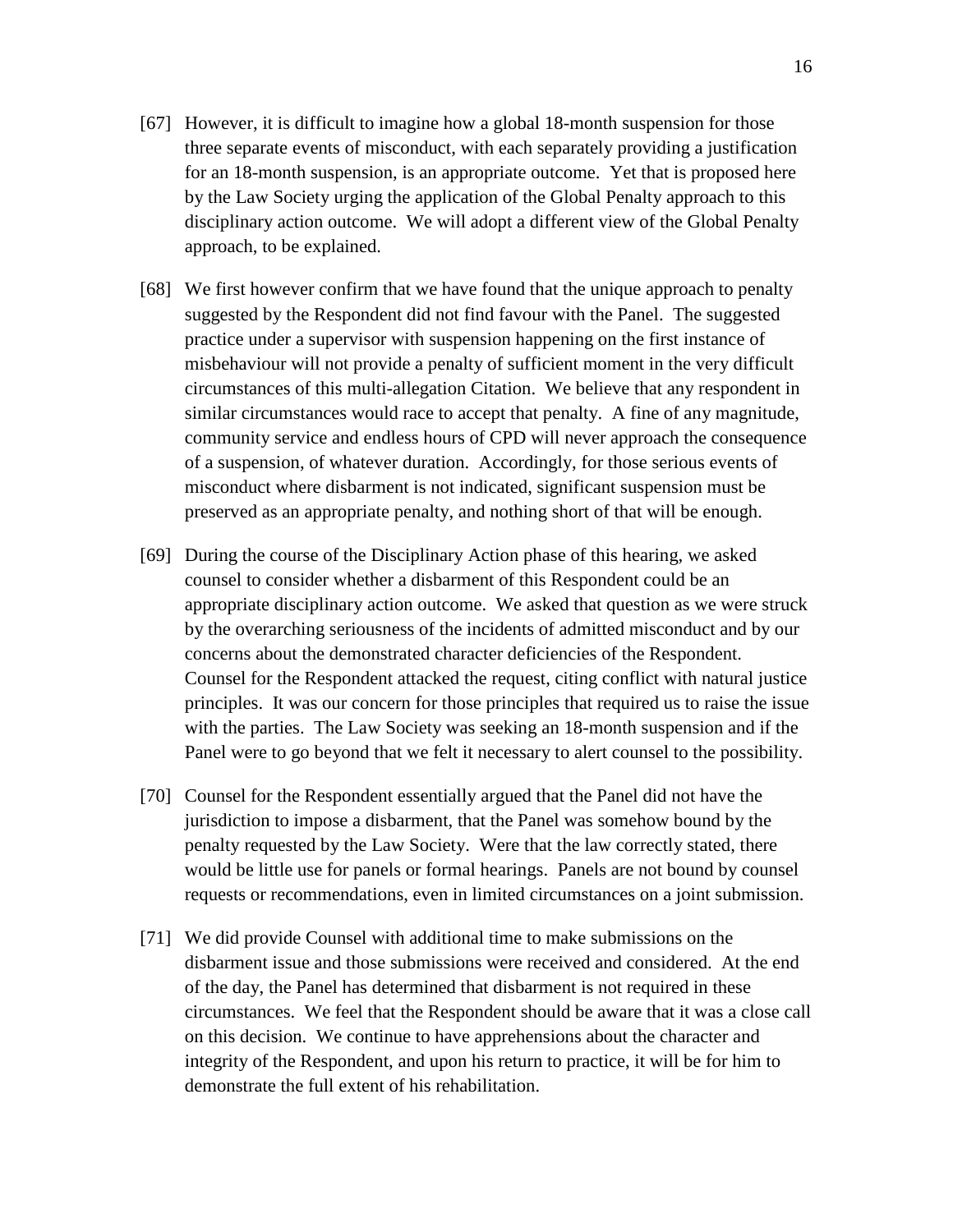### **DECISION**

- [72] We have determined that the application of a global penalty for the array of professional misconduct demonstrated in these circumstances requires a suspension of greater duration than the lowest common denominator in the authorities cited in support of the suggested penalty. As indicated above, the counter-intuitive nature of the argument must be addressed.
- [73] In its submission the Law Society noted on several occasions that the circumstances of one of the identified events of misconduct would justify the 18 month suspension sought. In other submissions the Law Society noted that the circumstances of the misconduct would justify an even more aggressive suspension or even a disbarment were it not for the mitigating factors demonstrated. We see very little in the nature of mitigating factors in the facts of this case. The last minute acceptance of responsibility for the array of professional misconduct arrived in our view too late to be a factor in mitigation of an appropriate suspension.
- [74] If one removes that event of surrender in the face of an overwhelming and persuasive factual basis for a finding of multiple counts of professional misconduct, there is nothing in the history of the Respondent's response to this lengthy and difficult engagement with his regulators that suggests amelioration of an otherwise appropriate outcome. Simply put, there are no mitigating circumstances of any moment in this case.
- [75] We accordingly order that the Respondent serve a suspension from the practice of law for a two-year period, commencing on April 1, 2021 or such other reasonable start date as may be agreed by the parties. In selecting this duration of suspension we believe that we have applied the principle of a global penalty and have not provided an accumulation of individual penalties for each identified event of misconduct. Had we done that it should be clear that the suspension would have a duration in excess of five years or more.
- [76] We further order that, for the first full year following his return to practice, the Respondent must practise under the supervision of a supervising lawyer approved by the Practice Standards Committee and on terms and conditions specified by that Committee. We specifically confirm that this requirement does not mean that it will be necessary for the Respondent to practise in a firm or with other lawyers, only that his work must be appropriately supervised for that one-year period.